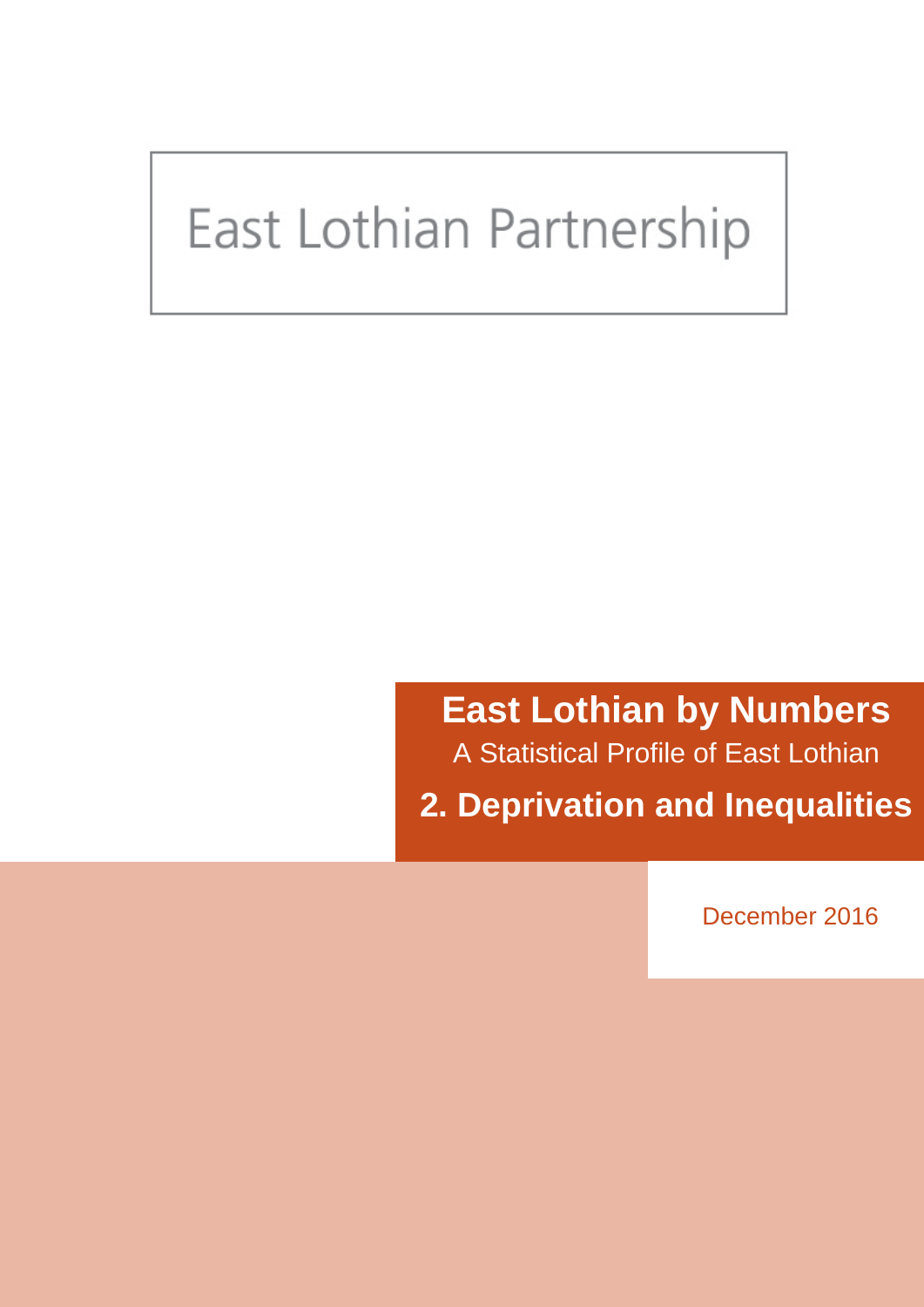## **Table of Contents**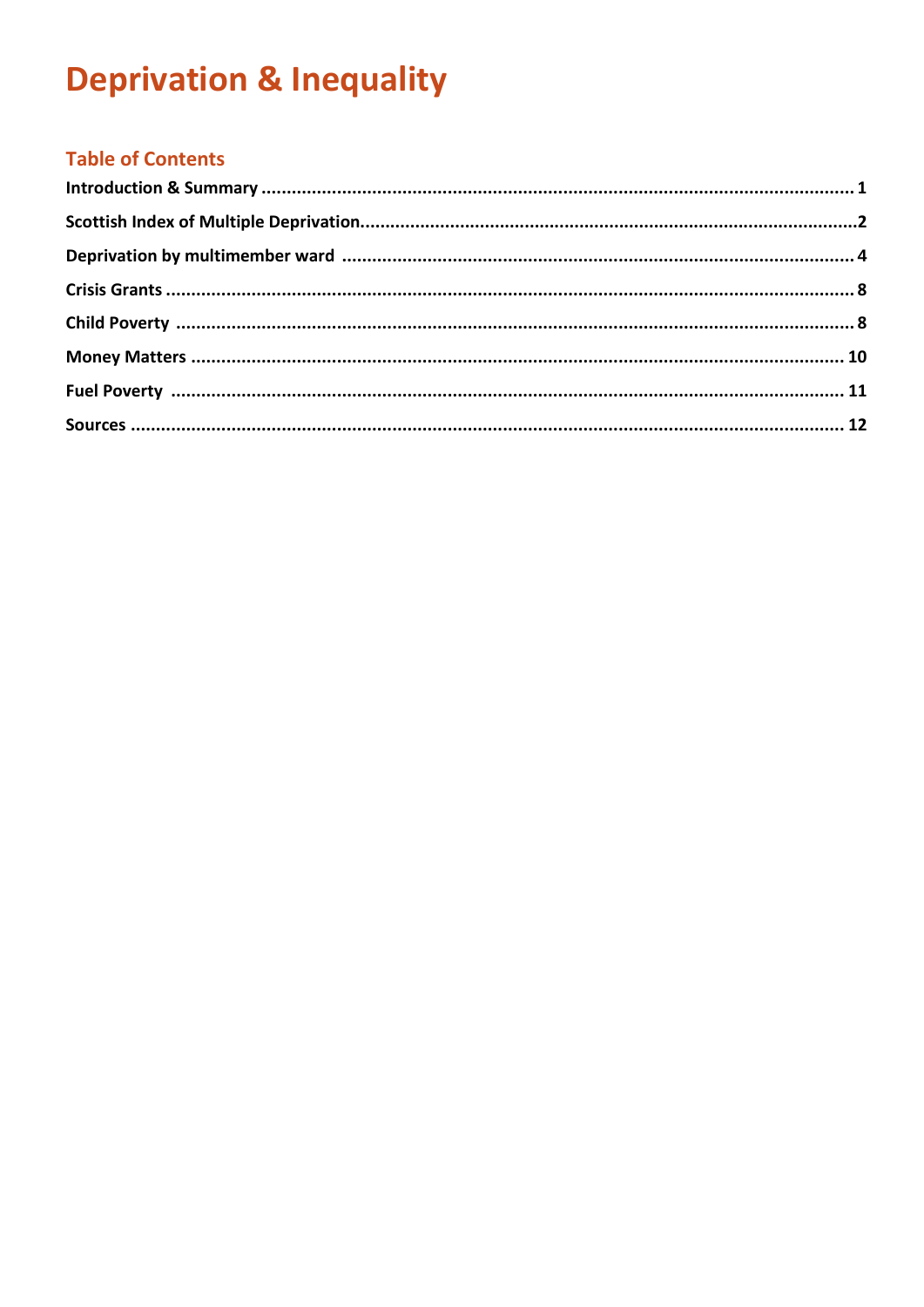The principal measure of deprivation in Scotland is the Scottish Index of Multiple Deprivation. The Index consists of measures of income, employment, education, health, housing, crime and geographic access to services. The Index identifies small area concentrations of multiple deprivation across all of Scotland in a consistent way.

East Lothian has lower levels of deprivation than most local authorities in Scotland. However there are small areas of Prestonpans, Tranent and Elphinstone that fall within the most deprived 20% of areas in Scotland.

The Scottish Index of Multiple Deprivation is not the only measure of deprivation. Child Poverty measured by the campaign group End Child Poverty showed that 18.6% of children in East Lothian were living in poverty in 2013 after housing costs. An average of 20.6% of children were living in poverty after housing costs across Scotland's 32 local authorities.

<span id="page-2-1"></span><span id="page-2-0"></span>

#### **Summary**:

- East Lothian is made up of 132 data zones, 6 of which fall within the most deprived 20% of areas in the whole of Scotland.
- The 6 most deprived data zones are located in Prestonpans, Tranent and Elphinstone.
- The most deprived datazone in East Lothian is located in Tranent.
- Higher levels of deprivation are concentrated in the western part of East Lothian (around Musselburgh, Wallyford, Tranent and Prestonpans), although there are also pockets of deprivation in Haddington and Dunbar.
- 12.6% of children were identified as living in poverty. This rose to 20.3% when housing costs were included. These figures were below both the Scottish average and neighbouring Council area figures.
- The number of Crisis Grant applications increased across 2015 and into 2016 before decreasing in the first quarter of 2016/17.
- 89% of East Lothian residents think that their household is managing quite well or getting by alright financially.
- Only 1% of residents identified themselves as being in deep financial trouble.
- 59% think that it would be no problem for their household to find £250 to meet a sudden expense. This figure drops to 43% if they had to find £500 instead.
- <span id="page-2-2"></span>• 7% of East Lothian households are in extreme fuel poverty compared to 10% in Scotland.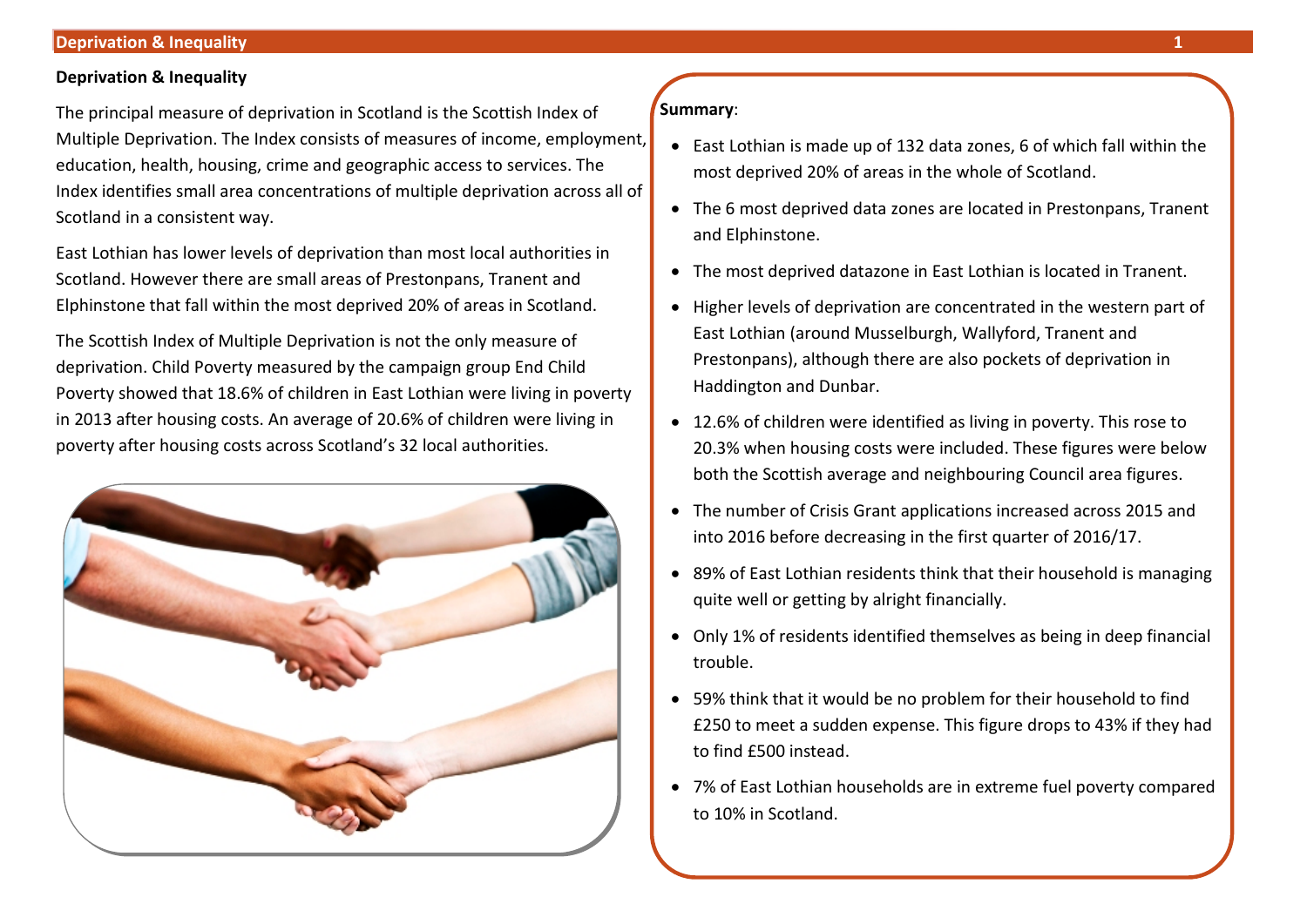#### **Scottish Index of Multiple Deprivation (SIMD)**

The Scottish Index of Multiple Deprivation (SIMD) 2016 identifies small area concentrations of multiple deprivation across Scotland . This is done by combining data from seven distinct domains or topic areas which are considered to be important contributors to deprivation levels:

- Current Income (weighting: 28%).
- Employment (28%).
- Health (14%).
- Education, Skills and Training (14%).
- Geographic Access to Services (9%).
- Crime (5%).
- Housing (2%).

There are a total of 38 indicators across these seven domains. Each domain is ranked but then an overall SIMD ranking is produced using a weighting of all seven domains with higher weighting given to the income and employment domains (see above).

The overall SIMD ranking is a relative measure of deprivation that ranks 6,976 data zones across Scotland and compares them. SIMD 16 was calculated using the 2011 Datazone boundaries, there are now 132 data zones in East Lothian as opposed to only 120 in 2012.

The rankings run from 1 being the most deprived to 6,976 being the least deprived. Therefore, the lower the rank, the more deprived according to the SIMD categorisation. As the SIMD ranking is a relative measure, it does not show how much more deprived one datazone is than another, e.g. a datazone ranked 20 is not necessarily twice as deprived as a datazone ranked 40. In the same way, the distance between each rank can vary - so the gap between the data zones ranked 16 and 17 could be very small while the gap between those ranked 17 and 18 could be much bigger.

However, the SIMD ranking provides a snapshot comparison of deprivation levels and inequality across the Council and the seven wards.

Comparisons of SIMD rankings between years are limited in value as the difference in the rankings can be caused by changes elsewhere rather than by improvement or worsening of conditions/ indicators in a datazone. Historical comparisons are not possible as the boundaries and overall number of data zones increased.

Table 2.1 shows the change in population in each quintile for East Lothian. Less people now reside in the lowest quintile and more in the highest when compared to 2012.

**Table 2.1: Change in population by deprivation quintile (SIMD 2012; SIMD 2016).**

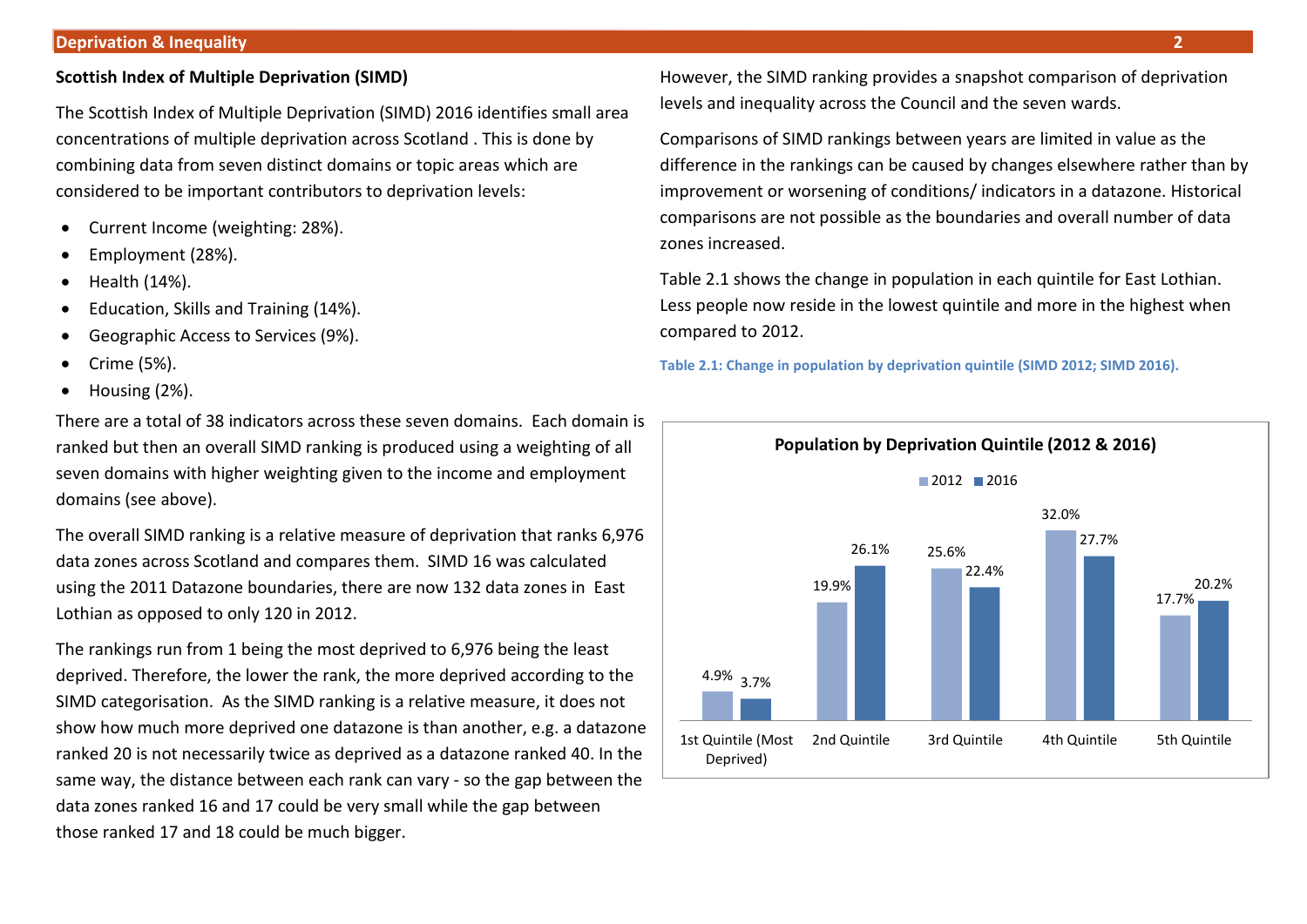Table 2.2 provides a comparison between the most and least deprived areas of East Lothian in relation to a number of key indicators of poverty.

In SIMD 16 the difference between the most and least employment deprived data zones is 20% compared to 26% in 2012; and the difference in the crime rate fell from 1560 in 2012 to 813.

#### **Table 2.2: Comparative inequalities (SIMD 2016).**

|                               | <b>SIMD 2016</b>                            |                 | <b>SIMD 2012</b>    |                      |  |
|-------------------------------|---------------------------------------------|-----------------|---------------------|----------------------|--|
|                               | 20% lowest<br>20% highest<br>range<br>range |                 | 20% lowest<br>range | 20% highest<br>range |  |
|                               | Jan-26                                      | 107-132         | Jan-24              | 97-120               |  |
| Income SIMD                   | 31% - 15%                                   | $4\% - 1\%$     | 35% - 18%           | $4% - 1%$            |  |
| <b>Employment SIMD</b>        | $21\% - 13\%$                               | $4% - 1%$       | 27% - 17%           | $5% - 1%$            |  |
| SIMD crimes per<br>10,000 pop | $813 - 322$                                 | $82 - 33$       | 1560 - 563          | $128 - 0$            |  |
| Attendance                    | 63% - 77%                                   | 91% - 98%       | n/a                 | n/a                  |  |
| Attainment                    | $4.5% - 5.1%$                               | $6.0\% - 6.6\%$ | n/a                 | n/a                  |  |

Table 2.3 shows which datazone is the most deprived in East Lothian for each of the seven domains used in the SIMD.

Datazone S01008221 (Tranent – High St. / Northfield) is the most deprived datazone in East Lothian with an overall SIMD rank of 788. This places it within the 15% most deprived data zones in Scotland.

**Table 2.3: Most deprived data zones in East Lothian for each SIMD Domain and domain rank (SIMD 2016).**

| <b>SIMD</b>   | <b>Datazone</b> |                                  |             | <b>SIMD Domain</b> |
|---------------|-----------------|----------------------------------|-------------|--------------------|
| <b>Domain</b> | Code            | <b>Datazone Neighbourhood</b>    | <b>Ward</b> | <b>Rank</b>        |
|               |                 | Tranent-High St / Northfield /   |             |                    |
| Income        | S01008221       | Lindores Dr                      | Fa'side     | 403                |
| Employm       |                 | Tranent-High St / Northfield /   |             |                    |
| ent           | S01008221       | Lindores Dr                      | Fa'side     | 833                |
|               |                 |                                  | Preston     |                    |
|               |                 | Cockenzie Port Seton-Links Rd /  | Seton       |                    |
| Health        | S01008214       | Golf Dr                          | Gosford     | 1240               |
|               |                 |                                  | Preston     |                    |
|               |                 | Prestonpans-Inchview North /     | Seton       |                    |
| Education     | S01008200       | Prestongrange Terr               | Gosford     | 454                |
|               |                 | Musselburgh-New St / North       | Musselburg  |                    |
| Housing       | S01008182       | High St / Prommenade             | h West      | 373                |
|               |                 |                                  | Haddington  |                    |
|               |                 |                                  | &           |                    |
|               |                 | Gifford North / Bolton / Garvald | Lammermu    |                    |
| <b>Access</b> | S01008249       | / Whiteadder                     | ir          | 184                |
|               |                 |                                  | Preston     |                    |
|               |                 | Prestonpans-High St East /       | Seton       |                    |
| Crime         | S01008203       | Robertson Av                     | Gosford     | 432                |
|               |                 | Tranent-High St / Northfield /   |             |                    |
| Overall       | S01008221       | Lindores Dr                      | Fa'side     | 788                |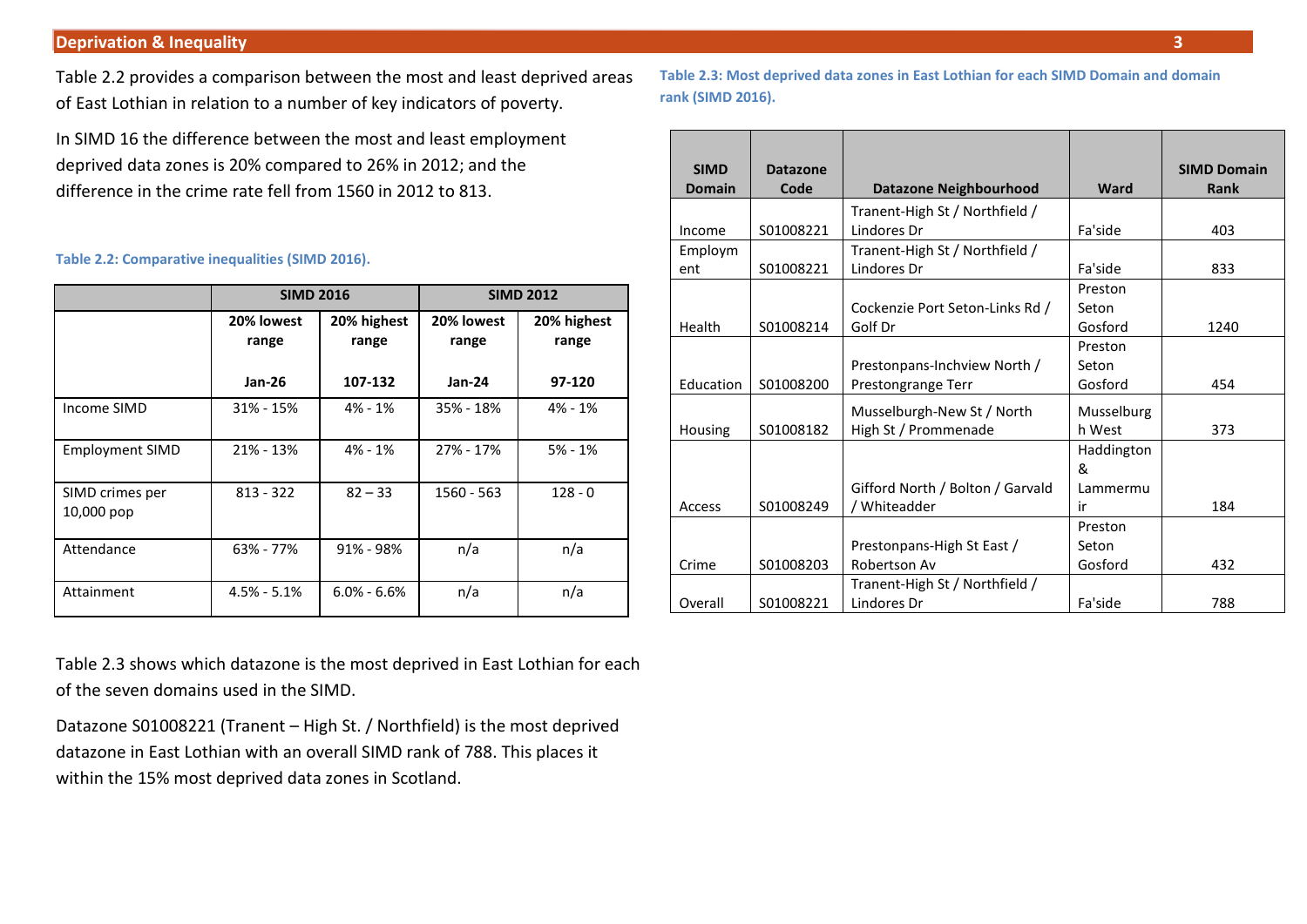Figure 2.1 shows the percentage of the population living in each deprivation quintile in East Lothian and Scotland. East Lothian has a much greater concentration of the population being in the least deprived quintiles of deprivation when compared to Scotland. 3.7% of people in East Lothian live in the most deprived twenty percent of data zones compared to 19.6% for Scotland as a whole.

**Figure 2.1: Percentage of the population by deprivation quintile (SIMD 2016).** 



#### **Deprivation by Ward**

Table 2.4 shows the distribution of deprivation within each of the Wards in East Lothian. Musselburgh East & Carberry, Fa'side and Preston Seton Gosford account for 25 out of 26 of the 20% most deprived data zones in East Lothian. On the other hand, 8 of North Berwick Coastal's 18 data zones are amongst the 20% least deprived.

**Table 2.4: SIMD top and bottom deciles by multimember ward (SIMD 2016).** 

| Ward                        | Data zones<br>most<br>deprived<br>20% | Data zones<br>most<br>deprived<br>50% | Data zones<br>least<br>deprived<br>50% | Data zones<br>least<br>deprived<br>20% |
|-----------------------------|---------------------------------------|---------------------------------------|----------------------------------------|----------------------------------------|
| (number of data zones)      | $(1-26)$                              | $(1-66)$                              | $(67-132)$                             | $(106-132)$                            |
| Dunbar & East Linton (17)   | 0                                     | 3                                     | 14                                     | 3                                      |
| Fa'side (24)                | 8                                     | 15                                    | 9                                      | 2                                      |
| Haddington & Lammermuir     |                                       |                                       |                                        |                                        |
| (15)                        | $\mathbf{1}$                          | 8                                     | 7                                      | $\mathfrak{p}$                         |
| Musselburgh East & Carberry |                                       |                                       |                                        |                                        |
| (19)                        | 9                                     | 16                                    | 3                                      | $\mathcal{P}$                          |
| Musselburgh West (15)       | $\Omega$                              | 7                                     | 8                                      | 3                                      |
| North Berwick Coastal (18)  | $\mathbf 0$                           | 3                                     | 15                                     | 8                                      |
| Preston Seton Gosford (24)  | 8                                     | 14                                    | 10                                     |                                        |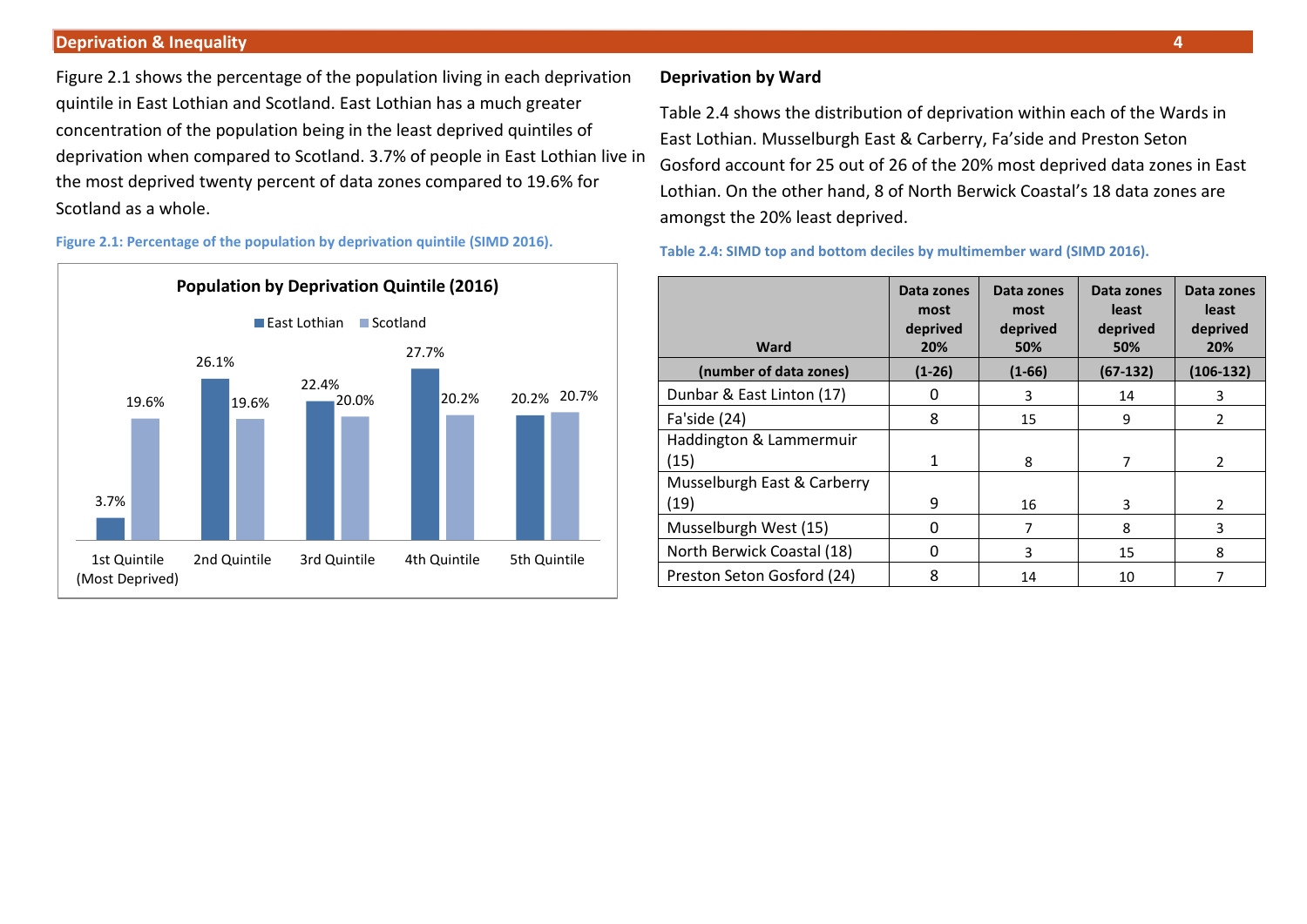Figures 2.2 to 2.8 demonstrate the range of deprivation that can be found within each Ward. The charts show the overall score from the SIMD 2016 for each datazone in the Ward. Lower scores denote a higher level of deprivation and higher scores denote a lower level of deprivation.

The horizontal lines on each graph show the  $20^{th}$ ,  $40^{th}$ ,  $60^{th}$  and  $80^{th}$ percentiles in relation to the scores for each datazone in Scotland. (ie.  $1^{st}$   $2^{nd}$  $3^{\text{rd}}$  4<sup>th</sup> and 5<sup>th</sup> quintiles).

The gap between each set of lines reflects the range of scores between which 20% of data zones in Scotland fall. For example, any data zones that have a higher score than the  $80<sup>th</sup>$  percentile (the top line) fall within the least deprived 20% of Scotland. Any data zones that have a score lower than the bottom hand line in the graphs fall within the most deprived 20% of Scotland.

**Figure 2.2: Fa'side data zones overall SIMD 2016 score (SIMD 2016).**





#### **Figure 2.4: Musselburgh West data zones, overall SIMD 2016 score (SIMD 2016).**



#### **Figure 2.3: Musselburgh East & Carberry data zones, overall SIMD 2016 score (SIMD 2016).**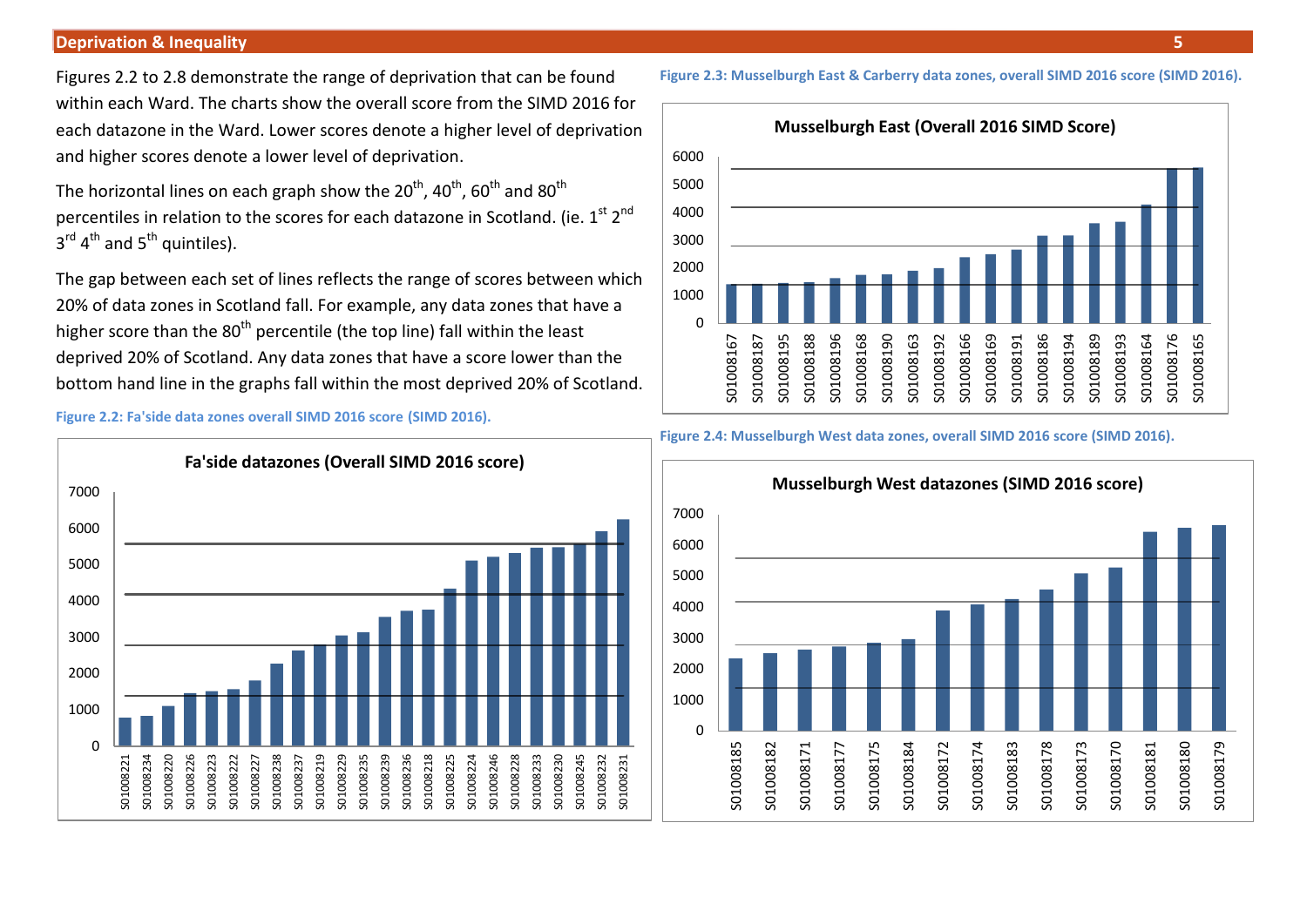#### **Figure 2.5: Preston Seton Gosford data zones, overall SIMD 2016 score (SIMD 2016).**



#### **Figure 2.6: Haddington & Lammermuir data zones, overall SIMD 2016 score (SIMD 2016).**





#### **Figure 2.8: Dunbar & East Linton data zones overall SIMD 2016 score (SIMD 2016).**



#### **Figure 2.7: North Berwick Coastal data zones, overall SIMD 2016 score (SIMD 2016).**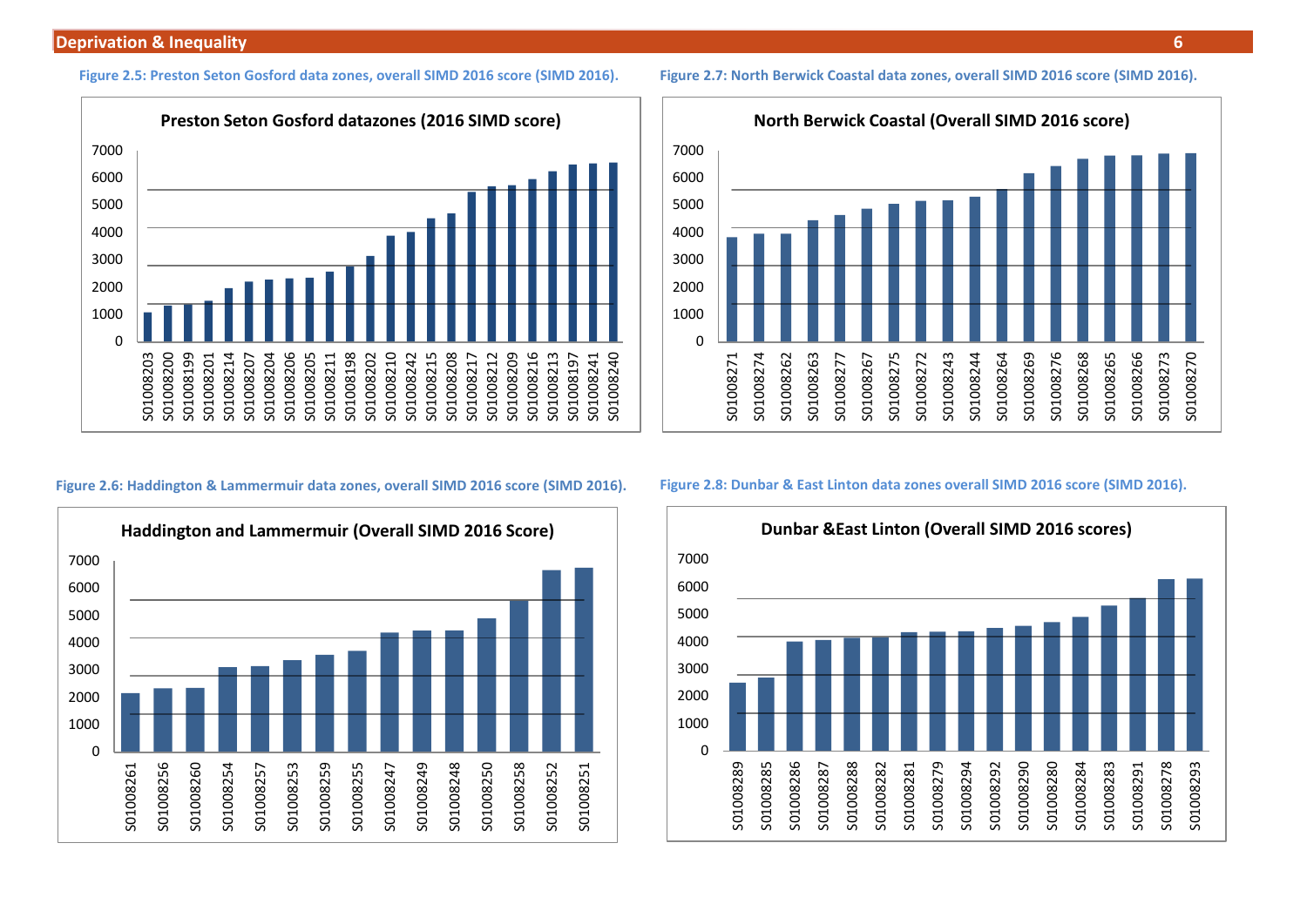SIMD 2016 quintiles (e.g. the most deprived quintile includes the most deprived fifth of all datazones in East Lothian). Figure 2.9 shows each datazone in East Lothian by the quintile they fall into. Many of the datazones falling into the most deprived quintile are found in the west of the area.



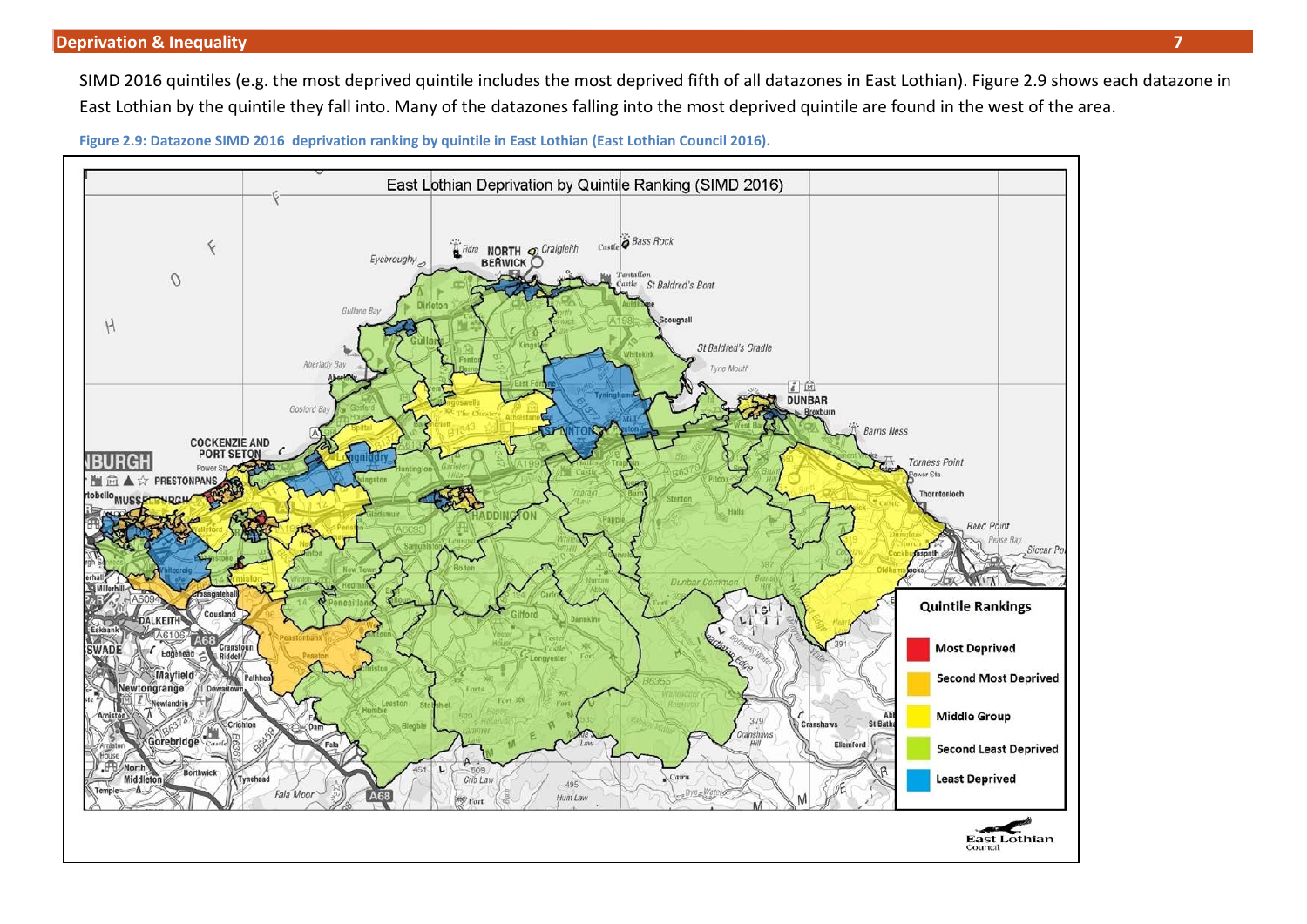#### **Crisis Grants**

Crisis grants are part of the Scottish Welfare fund and provide a discretionary amount of money to those who need it quickly – usually because of an unforeseen event or an extreme circumstance. Local authorities award grants to eligible applicants depending on circumstance, priority of the application, and the amount of funding left in the budget. These grants do not have to be repaid.

Table 2.5 shows the total number of Crisis Grant award applications made to East Lothian Council in 2015/16 and the number of applications accepted. The figures are rounded to the nearest 5 and so may not total.

The number of Crisis Grant applications increased across 2015 and into 2016 before decreasing in the first quarter of 2016/17. The number of applications in East Lothian is lower than the Scottish average and also lower than most other Local Authorities for this period.

**Table 2.5: Crisis Grant award applications to East Lothian Council, 2015/16 (Scottish Government 2016).** 

|              |                      | 2015          | 2016          |               |       |       |
|--------------|----------------------|---------------|---------------|---------------|-------|-------|
|              | Jan to<br><b>Mar</b> | Apr to<br>Jun | Jan to<br>Mar | Apr to<br>Jun |       |       |
| Total        |                      |               |               |               |       |       |
| Applications | 620                  | 532           | 577           | 575           | 757   | 710   |
| Accepted     | 295                  | 270           | 305           | 395           | 470   | 440   |
| % Accepted   | 47.6%                | 50.8%         | 52.9%         | 68.7%         | 62.1% | 62.0% |

#### **Child Poverty**

A report released by campaign group End Child Poverty, produced on their behalf by Loughborough University, highlighted the extent of child poverty across the United Kingdom. The report showed that 12.6% of children in East Lothian were living in poverty in Q3 of 2014/15. This figure rose to 20.3% when housing costs were included. After housing costs an average of 21.7 % children were living in poverty across Scotland's 32 local authority areas. Glasgow City had the highest with 34.1% , Shetland Islands had the lowest with 10.6%

Musselburgh East & Carberry is the ward with the highest levels of child poverty in East Lothian. Figure 2.10 shows the percentage of children living in poverty in East Lothian and in ward before and after housing costs are included.

**Figure 2.10: Percentage of children living in poverty in East Lothian and multimember wards (End Child Poverty 2016).**

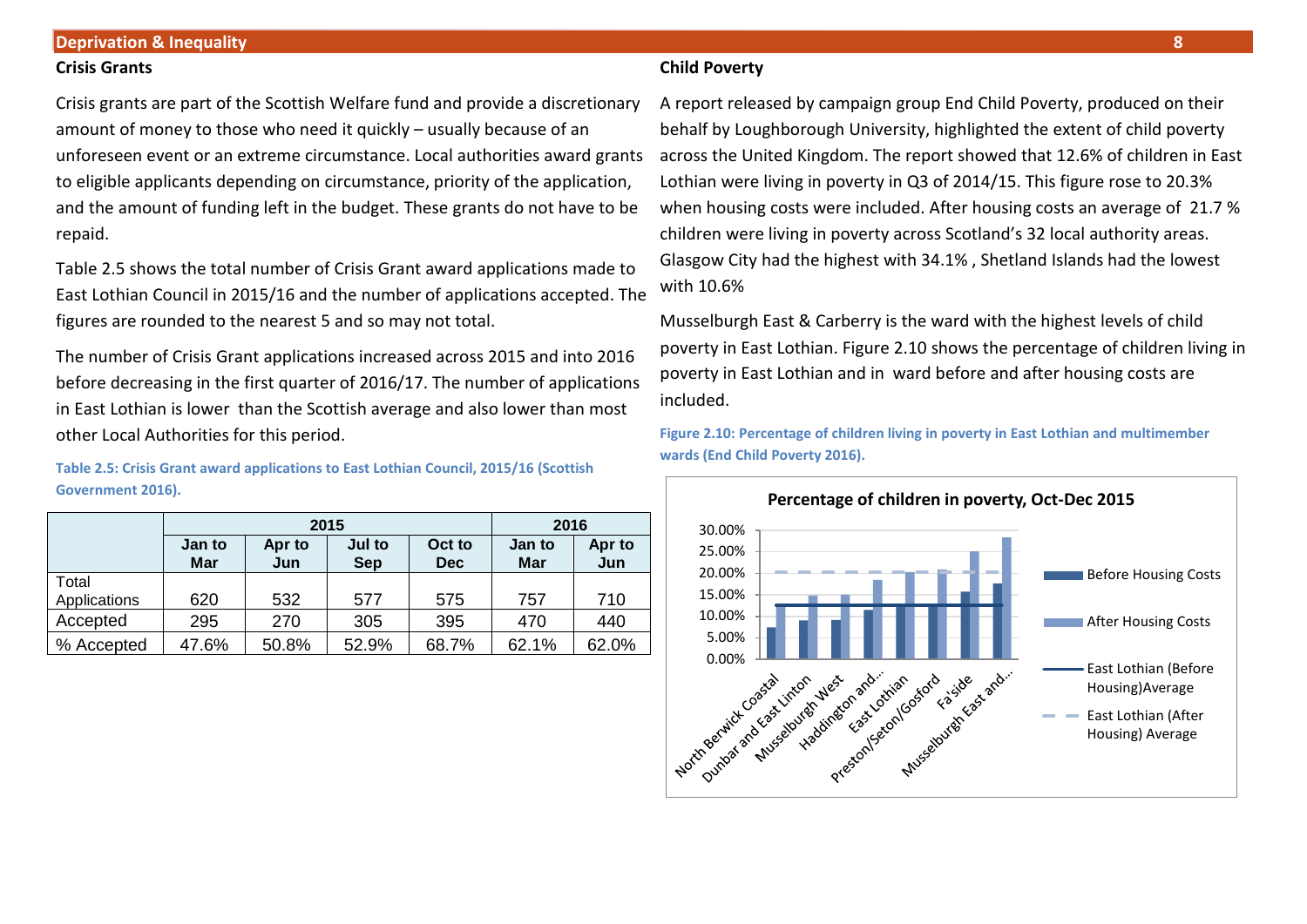The number of children living in low income families is defined by the Number of children living in families in receipt of Child Tax Credit whose reported income is less than 60 per cent of the median income or in receipt of IS or (Income-Based) JSA, divided by the total number of children in the area (determined by Child Benefit data).

Figure 2.11 shows the average datazone percentage of children in low income families across East Lothian in 2013 was 13%. Fa'side, Preston Seton Gosford and Musselburgh East have the highest percentages of children living in Low income families, with the worst affected datazone being High street/ Northfield/ Lindores Drive in Tranent, Fa'side. Only four of the eighteen data zones in Norh Berwick were above the East Lothian average.

**Figure 2.11: Percentage of children living in low income families in 2013 in East Lothian data zones with East Lothian average (Gov.UK 2016).**

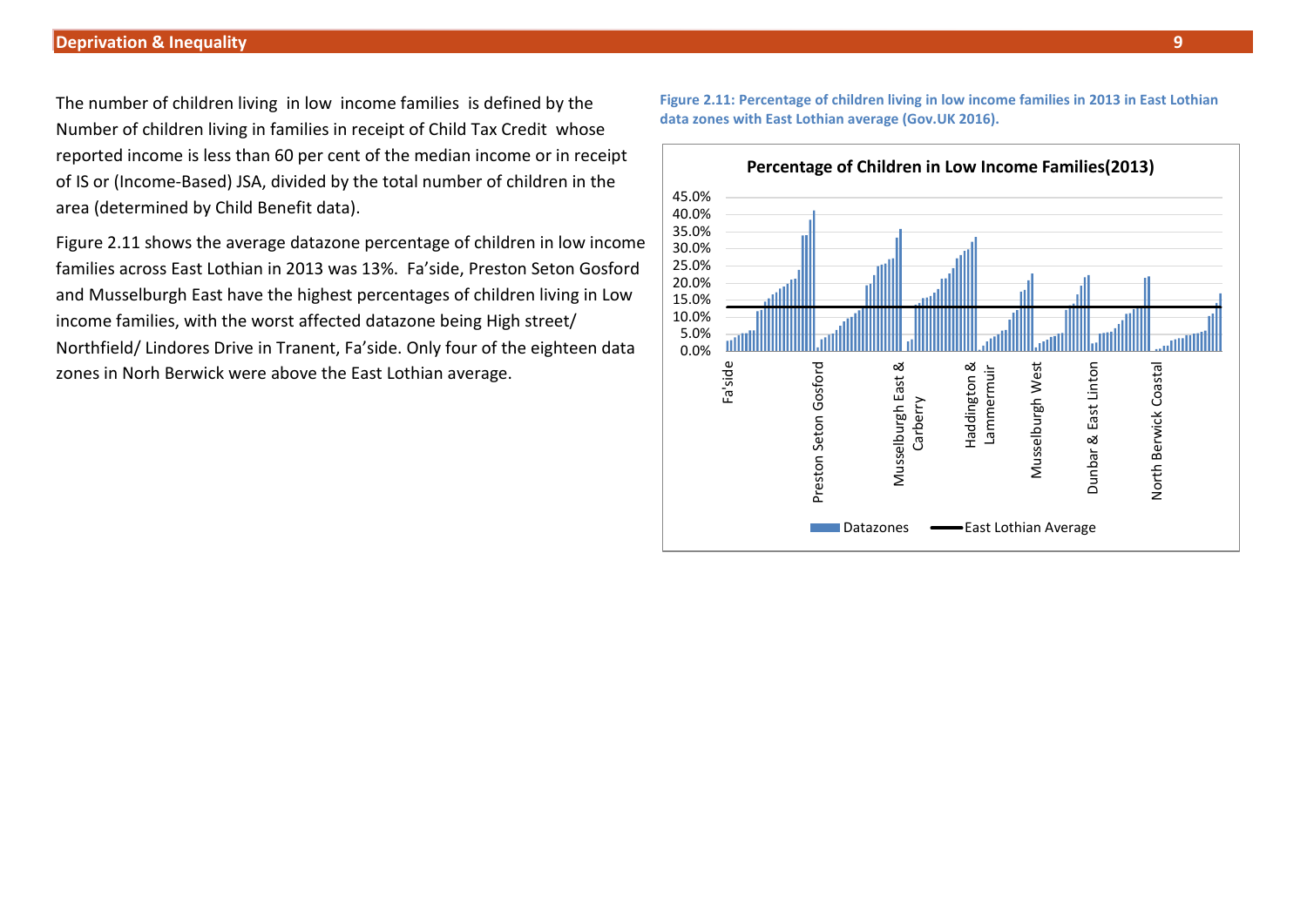#### **Deprivation & Inequality 10 Money Matters**

The East Lothian Partnership *Citizens Panel* survey, summer 2016, included questions regarding how people in East Lothian were managing financially. When asked 'How well you say your household is managing financially', 33% responded that they were 'managing very well' and only 1% responded that they were 'in deep financial trouble'. Table 2.6 shows the percentage of respondents by their perceived financial household situation.

**Table 2.6: Percentage of respondents answering how their household is managing financially (Citizens Panel Summer 2016).**

| <b>Response</b>                          | Percentage<br>Ωf<br>respondents |
|------------------------------------------|---------------------------------|
| Managing very well                       | 33%                             |
| Managing quite well / getting by alright | 56%                             |
| Have some financial difficulties         | 8%                              |
| Not managing very well                   | 1%                              |
| Is in deep financial trouble             | 1%                              |
| Don't want to say                        | 2%                              |

The Citizens Panel also asked 'how much of a problem would it be if your household suddenly had to find £250 to meet an unexpected expense', and then if the amount was £500.

Figure 2.12 shows that 59% of respondents thought that it would be no problem to find £250, with the percentage dropping to 43% for £500.

**Figure 2.12: Percentage of respondents by how much of a problem suddenly finding £250 and £500 to meet an unexpected expense (Citizens Panel winter 2016).**



Table 2.7 shows the percentage of respondents choosing options they had taken to cut fuel costs during the previous winter.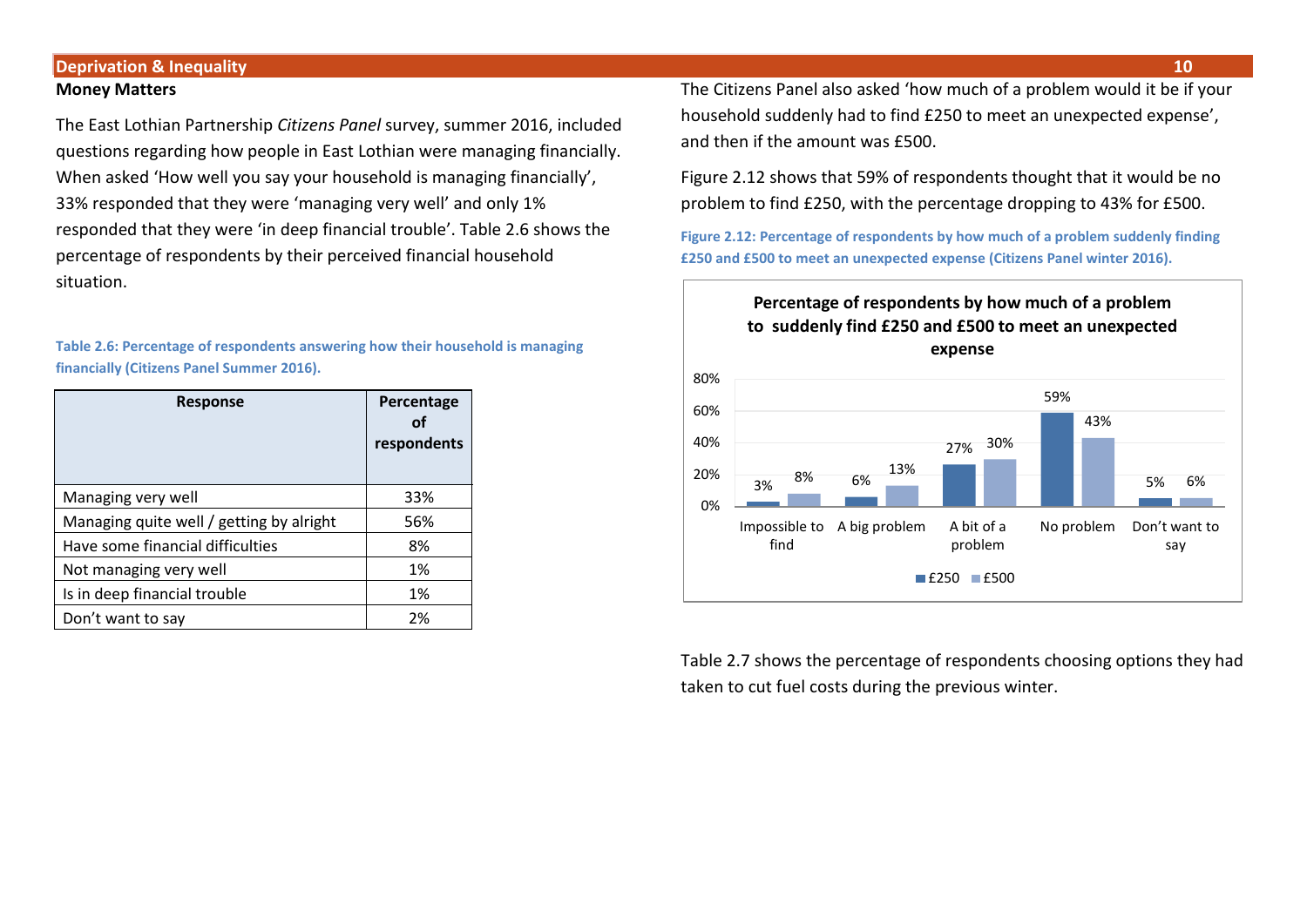**Table 2.7: Percentage of respondents identifying the ways in which they had cut back on fuel use at home during the previous winter (Citizens Panel 2014).**

| <b>Response</b>                                                                                           | Percentage of<br>respondents |
|-----------------------------------------------------------------------------------------------------------|------------------------------|
| Turned heating down or off, even although it was too<br>cold in the house/flat.                           | 19.4                         |
| Only heated and used part of the house.                                                                   | 21.1                         |
| Cut the number of hours the heating was on to<br>reduce fuel costs                                        | 46.4                         |
| Turned out more lights in my home than I/we wanted<br>to in order to try and reduce the electricity bill. | 28.8                         |
| Had fewer hot meals or drinks that I/we needed to<br>reduce fuel costs.                                   | 3.0                          |
| Other cut back on fuel use to reduce fuel costs.                                                          | 1.9                          |
| None of these.                                                                                            | 38.8                         |

More people in East Lothian - than in Scotland - state that they or their partner have savings of at least £1,000. Table 2.8 shows the proportion of people that have: no savings; savings of less than £1,000; and savings of £1,000 or more. Seven percent of respondents in Scotland refused to answer the question. A quarter of people said they had no savings.

**Table 2.8: Proportion of households by the amount savings the respondent or their partner has, in East Lothian and Scotland (Scottish Household Survey 2014).** 

|                     | <b>No</b><br><b>Savings</b> | <b>Less</b><br>than<br>£1,000 | £1,000<br>or<br>more | Don't<br><b>Know</b>     | <b>Refused</b><br>to Say |
|---------------------|-----------------------------|-------------------------------|----------------------|--------------------------|--------------------------|
| <b>East Lothian</b> | 15                          | 10                            | 68                   | $\overline{\phantom{0}}$ | b                        |
| <b>Scotland</b>     | 25                          | 15                            | 53                   |                          | b                        |

#### **Fuel Poverty**

Table 2.9 shows the percentage of people that are fuel poor (required fuel costs are > than 10% of income) in East Lothian and Scotland. Pensioners and people who live in social housing are more likely to experience fuel poverty.

**Table 2.9: Percentage of households that are and are not in fuel poverty in East Lothian and Scotland (SHCS 2012-14).**

|          |         |         |        | Privat  |         |           |      |
|----------|---------|---------|--------|---------|---------|-----------|------|
|          |         | Owner-  | Social | е       |         |           | Adul |
|          |         | occupie | Housin | Rente   | Familie | Pensioner |      |
|          | Overall |         |        |         | s       |           | Only |
| East     |         |         |        |         |         |           |      |
| Lothian  | 33%     | 30%     | 40%    | $\star$ | 14%     | 49%       | 32%  |
| Scotland | 35%     | 33%     | 38%    | 32%     | 21%     | 51%       | 31%  |

Table 2.10 shows the percentage of people that are in extreme fuel poverty (required fuel costs are >20% of income).

In Scotland, 10% of households were identified as being in extreme fuel poverty and East Lothian has a figure of 7%. In general fewer people in East Lothian are in extreme fuel poverty than the Scottish average. Pensioners are more likely to experience extreme fuel poverty.

**Table 2.10: Percentage of households that are in extreme fuel poverty, in East Lothian and Scotland, by type (SHCS 2012-14).**

|          |         |         |        | Privat  |         |           |      |
|----------|---------|---------|--------|---------|---------|-----------|------|
|          |         | Owner-  | Social | e       |         |           | Adul |
|          |         | occupie | Housin | Rente   | Familie | Pensioner |      |
|          | Overall |         |        | d       |         | S         | Only |
| East     |         |         |        |         |         |           |      |
| Lothian  | 7%      | 7%      | 8%     | $\star$ | 0%      | 11%       | 7%   |
| Scotland | 10%     | 10%     | 7%     | 10%     | 4%      | 15%       | 9%   |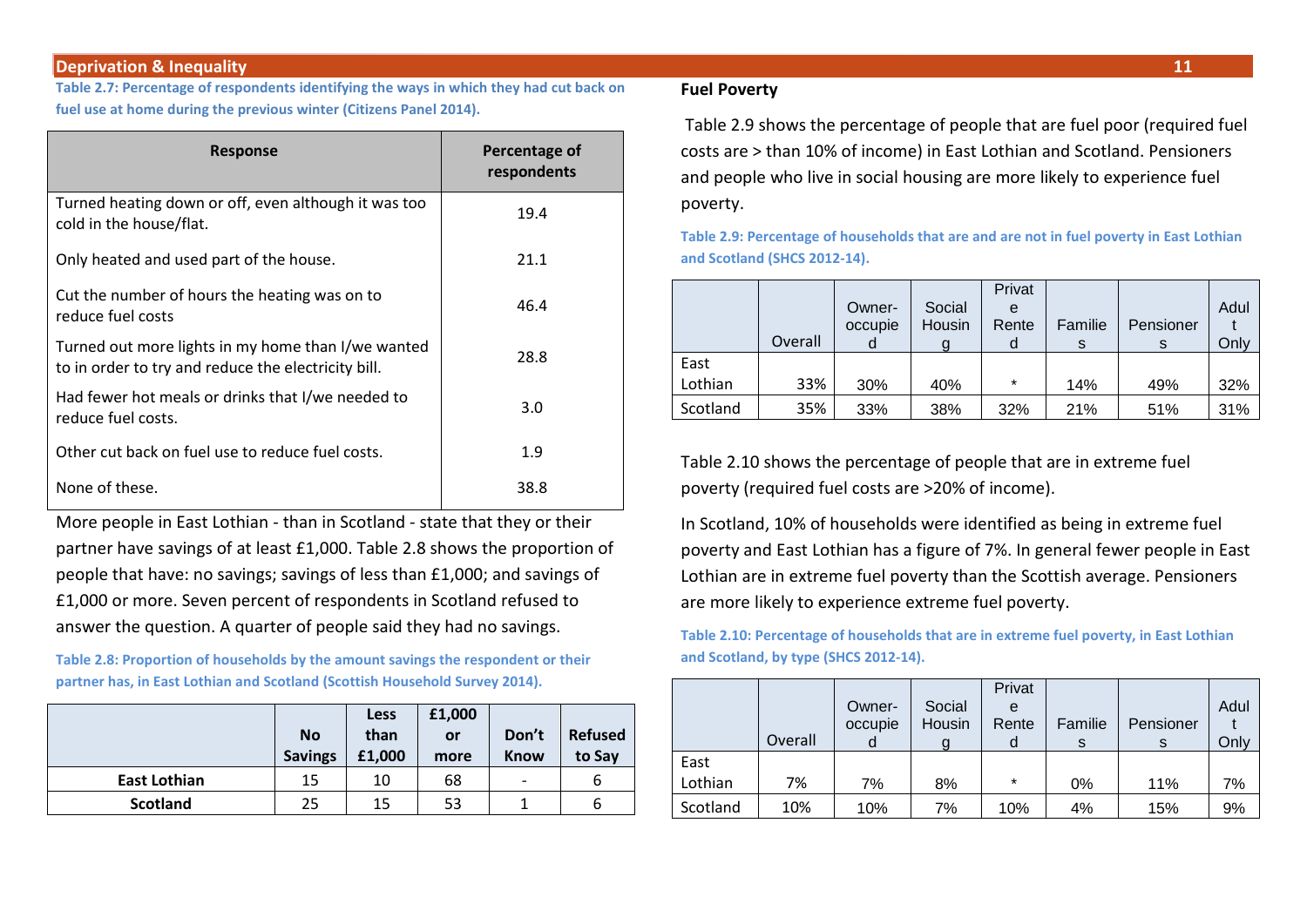#### **Sources**

**In preparing this profile every attempt has been made to use the most recent information publically available for each theme. The information has come from a variety of external sources as well as internal council services. Sources include:**

Alzheimer Europe [www.alzheimer-europe.org](http://www.alzheimer-europe.org/) Association of Leading Visitor Attractions [www.alva.org.uk](http://www.alva.org.uk/) Association of Scottish Visitor Attractions [www.asva.org.uk](http://www.asva.org.uk/) Belhaven Hill School [www.belhavenhill.com](http://www.belhavenhill.com/) Census 2001 [www.gro-scotland.gov.uk](http://www.gro-scotland.gov.uk/) Census 2011 [www.scotlandscensus.gov.uk](http://www.scotlandscensus.gov.uk/) Citizens Advice Scotland [www.cas.org.uk](http://www.cas.org.uk/) Citizens Panel [www.eastlothian.gov.uk](http://www.eastlothian.gov.uk/) City of Edinburgh Council [www.edinburgh.gov.uk](http://www.edinburgh.gov.uk/) Community Health and Well-Being Profiles [www.scotpho.org.uk](http://www.scotpho.org.uk/) Department of Work and Pensions [www.gov.uk/government/organisations/department-for-work-pensions](http://www.gov.uk/government/organisations/department-for-work-pensions)  Early Development Instrument [www.eastlothian.gov.uk](http://www.eastlothian.gov.uk/) East Lothian Council [www.eastlothian.gov.uk](http://www.eastlothian.gov.uk/) Edinburgh College [www.edinburghcollege.ac.uk](http://www.edinburghcollege.ac.uk/) Electoral Commission [www.electoralcommission.org.uk](http://www.electoralcommission.org.uk/)

End Child Poverty [www.endchildpoverty.org.uk](http://www.endchildpoverty.org.uk/) Enjoy Leisure [www.enjoyleisure.com](http://www.enjoyleisure.com/) eSAY Survey: Learning Disability Statistics Scotland [www.scld.org.uk](http://www.scld.org.uk/) General Register Office for Scotland [www.gro-scotland.gov.uk](http://www.gro-scotland.gov.uk/) Green Tourism [www.green-tourism.com](http://www.green-tourism.com/) Hands Up! Survey [www.sustrans.org.uk](http://www.sustrans.org.uk/) HM Revenue and Customs [www.gov.uk/organisations/hm-revenue-customs](http://www.gov.uk/organisations/hm-revenue-customs) Higher Education Statistics Agency [www.hesa.ac.uk](http://www.hesa.ac.uk/) Improvement Service [www.improvementservice.org.uk](http://www.improvementservice.org.uk/) Information Services Division Scotland [www.isdscotland.org](http://www.isdscotland.org/) James Hutton Institute [www.hutton.ac.uk](http://www.hutton.ac.uk/) Keep Scotland Beautiful [www.keepscotlandbeautiful.org.uk](http://www.keepscotlandbeautiful.org.uk/) Loretto School [www.lorettoschool.co.uk](http://www.lorettoschool.co.uk/) Midlothian Council [www.midlothian.gov.uk](http://www.midlothian.gov.uk/) National Records of Scotland [www.nrscotland.gov.uk](http://www.nrscotland.gov.uk/)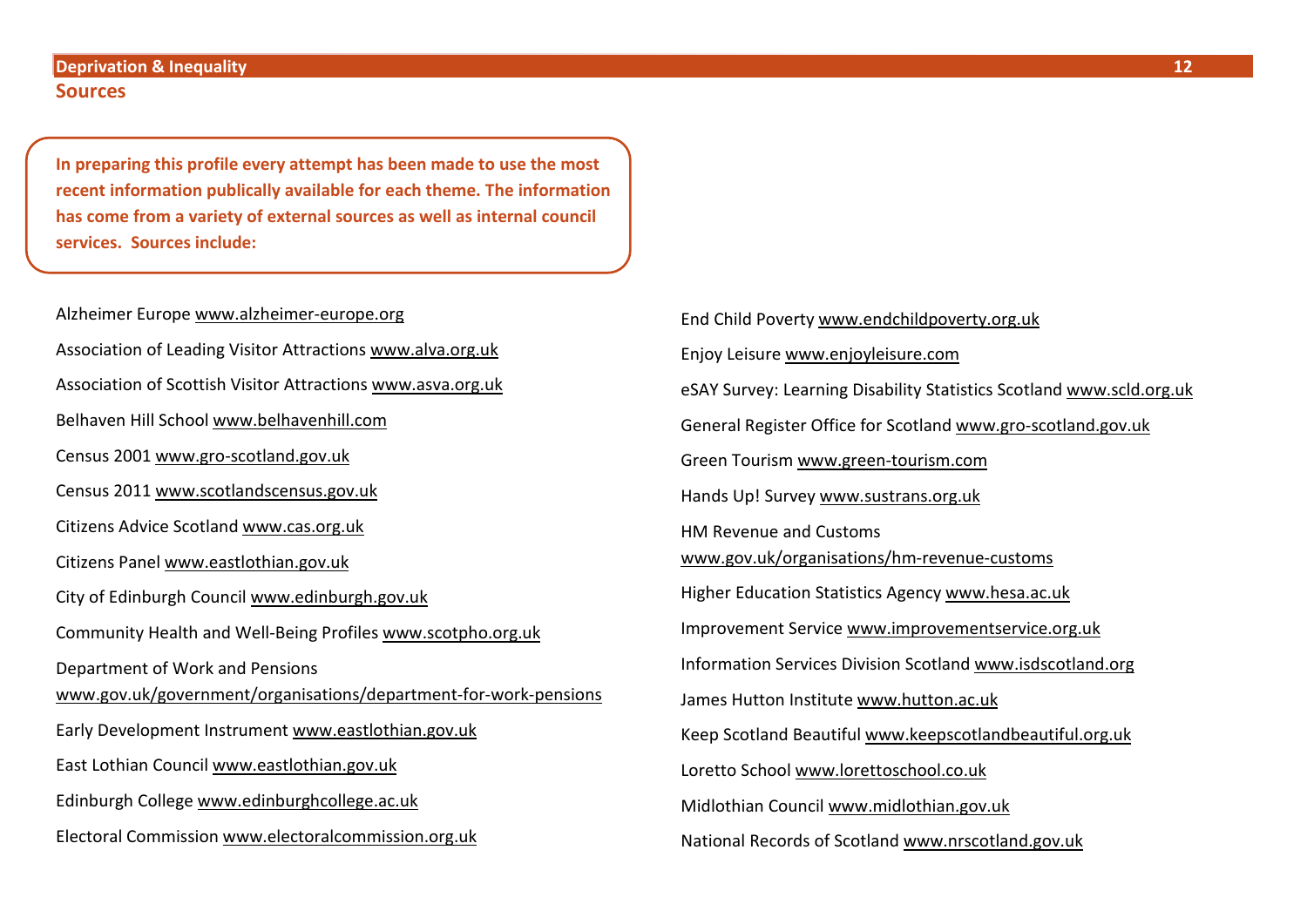**Deprivation & Inequality 13** NHS Lothia[n www.nhslothian.scot.nhs.uk](http://www.nhslothian.scot.nhs.uk/) NOMIS Official Labour Market Statistics [www.nomisweb.co.uk](http://www.nomisweb.co.uk/) Office for National Statistics [www.statistics.gov.uk](http://www.statistics.gov.uk/) Office of Rail Regulation [www.orr.gov.uk](http://www.orr.gov.uk/) Police Scotland [www.scotland.police.uk](http://www.scotland.police.uk/) Public Protection East and Midlothian [www.emppc.org.uk](http://www.emppc.org.uk/) Queen Margaret University [www.qmu.ac.uk](http://www.qmu.ac.uk/) Registers of Scotland [www.ros.gov.uk](http://www.ros.gov.uk/) Residents Survey [www.eastlothian.gov.uk](http://www.eastlothian.gov.uk/) Royal Commission on the Ancient and Historical Monuments of Scotland [www.rcahms.gov.uk](http://www.rcahms.gov.uk/) Scotland's Census Results Online [www.scrol.gov.uk](http://www.scrol.gov.uk/) Scottish Annual Business Statistics [www.gov.scot](http://www.gov.scot/)  Scottish Children's Reporter Administration [www.scra.gov.uk](http://www.scra.gov.uk/)  Scottish Environmental Protection Agenc[y www.sepa.org.uk](http://www.sepa.org.uk/) Scottish Fire and Rescue Service [www.firescotland.gov.uk](http://www.firescotland.gov.uk/) Scottish Funding Council [www.sfc.ac.uk](http://www.sfc.ac.uk/) Scottish Government [www.gov.scot](http://www.gov.scot/)  Scottish Health and Care Experience Survey [www.gov.scot](http://www.gov.scot/)  Scottish Health Survey [www.gov.scot](http://www.gov.scot/) 

Scottish Household Conditions Survey [www.gov.scot](http://www.gov.scot/) 

Scottish Household Survey [www.gov.scot](http://www.gov.scot/) 

| Scottish Household Survey: Travel Diary www.transportscotland.gov.uk              |
|-----------------------------------------------------------------------------------|
| Scottish Index of Multiple Deprivation www.sns.gov.uk                             |
| Scottish Neighbourhood Statistics www.sns.gov.uk                                  |
| Scottish Parliament Information Centre www.scottish.parliament.uk                 |
| Scottish Schools Adolescent Lifestyle and Substance Survey<br>www.isdscotland.org |
| SESPlan www.sesplan.gov.uk                                                        |
| Skills Development Scotland www.skillsdevelopmentscotland.co.uk                   |
| Spark of Genius www.sparkofgenius.com                                             |
| SQW: Research in Economic and Social Development www.sqw.co.uk                    |
| STRIVE www.strive.me.uk                                                           |
| Student Evaluation of Experience Survey www.eastlothian.gov.uk                    |
| The Compass School www.thecompassschool.org.uk                                    |
| Transport Scotland www.transportscotland.gov.uk                                   |
| Viewstat www.improvementservice.org.uk                                            |
| Visit Scotland www.visitscotland.com                                              |
| Women's Aid East and Midlothian www.womensaideml.org                              |
|                                                                                   |